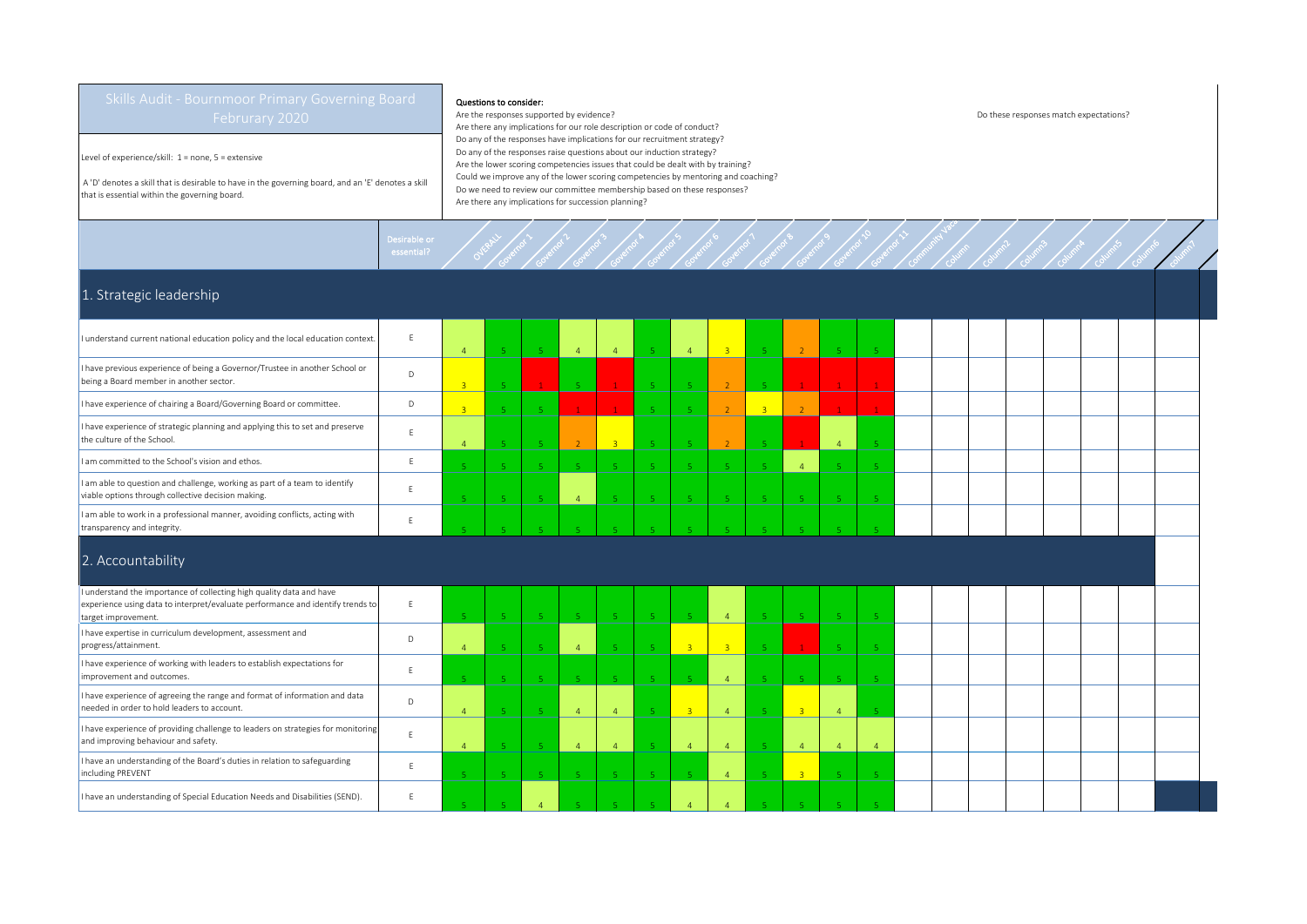| I have financial management experience including funding allocation/budget<br>monitoring and contributing to financial self-evaluation and efficiency drives.                                 | E           | $\overline{4}$ | $\overline{5}$          | -5.                         | $\overline{2}$ | $\overline{4}$            |                             | -5.            |                         | $\overline{4}$           | $\overline{z}$ | $\overline{4}$ |                |  |  |  |  |  |
|-----------------------------------------------------------------------------------------------------------------------------------------------------------------------------------------------|-------------|----------------|-------------------------|-----------------------------|----------------|---------------------------|-----------------------------|----------------|-------------------------|--------------------------|----------------|----------------|----------------|--|--|--|--|--|
| I have experience of basing funding decisions on organisational priorities and<br>the ability to interpret financial data and question financial performance<br>against strategic priorities. | $\mathsf E$ | $\overline{a}$ | $\sqrt{5}$              |                             | $\overline{3}$ |                           |                             | $\sqrt{5}$     |                         | $\overline{3}$           |                | $\overline{4}$ |                |  |  |  |  |  |
| I have experience of procurement/purchasing.                                                                                                                                                  | $\mathsf D$ | $\overline{R}$ | $\overline{5}$          | $\overline{3}$              | $\overline{2}$ | $\overline{\mathbf{r}}_i$ |                             | -5             |                         | $\overline{z}$           | $\overline{3}$ | $\overline{4}$ | $\overline{3}$ |  |  |  |  |  |
| I have experience of property and premises management.                                                                                                                                        | D           |                | 5                       | $\overline{4}$              |                | $\overline{3}$            |                             |                |                         | $\overline{3}$           |                |                | $\overline{3}$ |  |  |  |  |  |
| I have experience of HR policy and processes, including employment<br>legislation, recruitment, performance management and pay.                                                               | E           | $\overline{4}$ | $\overline{5}$          | $\overline{4}$              | 3 <sup>°</sup> | $\overline{4}$            | $\mathbf{E}_\mathrm{c}$     | $\overline{5}$ | $\overline{4}$          | $\overline{z}$           | $\overline{3}$ | $\overline{4}$ | $\overline{4}$ |  |  |  |  |  |
| I have experience of school sector HR policy and processes.                                                                                                                                   | $\mathsf D$ | $\overline{3}$ | $\mathsf S$             | $\overline{4}$              | $\overline{4}$ | $\overline{4}$            | $\overline{4}$              | $\overline{4}$ | 3 <sup>2</sup>          | $\overline{3}$           |                | $\overline{3}$ | $\overline{3}$ |  |  |  |  |  |
| I have experience of change management (overseeing a merger or an<br>organisational restructure).                                                                                             | D           | $\overline{a}$ | 5 <sub>1</sub>          | $\overline{4}$              |                | $\Lambda$                 |                             | -5             | $\overline{A}$          | $\overline{4}$           | $\overline{R}$ |                | $\Lambda$      |  |  |  |  |  |
| I have experience of preparing for and responding to external oversight e.g.<br>external audit.                                                                                               | $\mathsf D$ | $\overline{4}$ | -51                     | $\overline{4}$              | $\overline{2}$ | $\overline{4}$            |                             | $-5$           |                         | $\overline{5}$           | $\mathbb{R}$   | $\overline{4}$ |                |  |  |  |  |  |
| I have experience of inspection and oversight in the school sector e.g. Ofsted.                                                                                                               | D           |                |                         |                             |                |                           |                             |                |                         |                          |                |                |                |  |  |  |  |  |
| 3. People                                                                                                                                                                                     |             |                |                         |                             |                |                           |                             |                |                         |                          |                |                |                |  |  |  |  |  |
| am committeed to the role of Governor/Trustee, demonstrated by good<br>attendance (at meetings, monitoring visits and training)                                                               | E           |                | 5 <sub>1</sub>          | -5                          | -5             | $\overline{4}$            |                             | $\overline{4}$ | 5 <sub>1</sub>          | $\sqrt{5}$               | $\sqrt{5}$     | $\,$ 5 $\,$    |                |  |  |  |  |  |
| I am willing to devote time, enthusiasm and effort to the duties of and<br>responsibilities of a Governor/Trustee.                                                                            | $\mathsf E$ |                | -5                      | -5                          | $-5$           |                           |                             | $\overline{4}$ | <b>E</b>                | <b>K</b>                 | $\sqrt{5}$     | $-5$           |                |  |  |  |  |  |
| am committed to my own professional development as a Governor/Trustee<br>and understand the impact professional development has on my role.                                                   | E           |                | 5                       | $-5$                        | $-5$           |                           |                             | $\overline{4}$ | $\overline{4}$          | $\mathbf{R}$             | -5             | $\sqrt{5}$     |                |  |  |  |  |  |
| I am a good communicator and committed to building strong collaborative<br>relationships.                                                                                                     | E           | $\Lambda$      | $\mathbf{r}_i$          |                             | $\overline{3}$ |                           |                             | $\overline{4}$ | $\overline{4}$          |                          |                | -5.            |                |  |  |  |  |  |
| understand the need for and am committed to upholding the<br>Governors/Trustees Code of Conduct.                                                                                              | $\mathsf E$ |                | $\mathbf{r}_i$          |                             | -5.            |                           |                             | - 5            | <b>E</b>                | $\overline{\phantom{a}}$ |                | -5             |                |  |  |  |  |  |
| I am able to discuss sensitive issues.                                                                                                                                                        | E           |                | $\mathbf{r}_i$          | $\overline{\mathbf{5}}$     | 5 <sup>°</sup> |                           |                             | -51            | $\overline{\mathbf{5}}$ | -5                       | -5             | $\overline{5}$ |                |  |  |  |  |  |
| I am able to demonstrate a commitment to ethical behaviour and values,<br>honesty, independence of thought and sound judgement.                                                               | E           |                | $\mathbf{r}_i$          |                             | $\overline{4}$ |                           |                             |                |                         |                          |                | $\sqrt{5}$     |                |  |  |  |  |  |
| I am committed to equal opportunities and the promotion of diversity.                                                                                                                         | E           |                | $\mathsf S$             | -5                          | $\sqrt{5}$     |                           |                             | $\overline{4}$ | 5                       | $\overline{5}$           | $\overline{5}$ | $\sqrt{5}$     |                |  |  |  |  |  |
| I am willing to reflect, listen and learn from views of others and accept<br>impartial advice.                                                                                                | $\mathsf E$ |                |                         |                             |                |                           |                             |                |                         |                          |                |                |                |  |  |  |  |  |
| 4. Structures                                                                                                                                                                                 |             |                |                         |                             |                |                           |                             |                |                         |                          |                |                |                |  |  |  |  |  |
| I am familiar with the strategic nature of the Board's responsibilities and how<br>this differs from and works with others including senior leaders.                                          | E           | $\overline{4}$ | $\mathbf{r}_\mathrm{c}$ | -5.                         | $\mathcal{R}$  | <b>I</b>                  | $\mathcal{L}_{\mathcal{A}}$ | $-5$           | $\overline{4}$          | $\overline{4}$           | $\overline{3}$ | $\overline{4}$ | $\overline{4}$ |  |  |  |  |  |
| I have experience of reviewing governance structures.                                                                                                                                         | D           | $\overline{a}$ | $\mathbf{r}_\mathrm{c}$ | $\mathcal{L}_{\mathcal{L}}$ | $\overline{4}$ | $\overline{a}$            |                             |                | $\rightarrow$           | $\overline{4}$           |                | $\overline{3}$ | $\overline{3}$ |  |  |  |  |  |